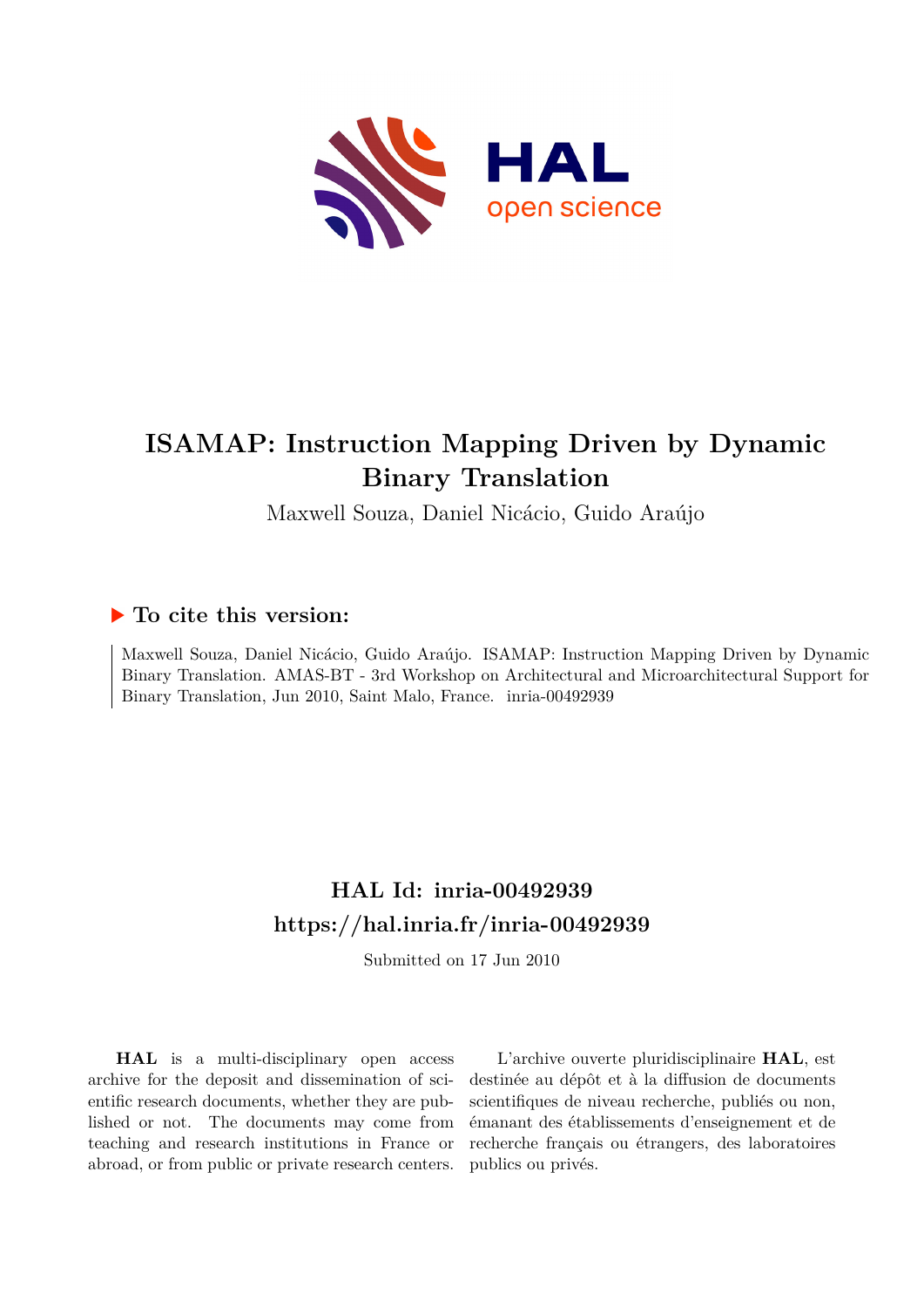# ISAMAP: Instruction Mapping Driven by Dynamic Binary Translation

Maxwell Souza Institute of Computing UNICAMP, Brazil maxwell.monteiro@gmail.com

Daniel Nicácio Institute of Computing UNICAMP, Brazil dnicacio@ic.unicamp.br

Guido Araújo Institute of Computing UNICAMP, Brazil guido@ic.unicamp.br

*Abstract*—Dynamic Binary Translation (DBT) techniques have been largely used in the migration of legacy code and in the transparent execution of programs across different architectures. They have also been used in dynamic optimizing compilers, to collect runtime information so as to improve code quality. In many cases, DBT translation mechanism misses important lowlevel mapping opportunities available at the source/target ISAs. Hot code performance has been shown to be central to the overall program performance, as different instruction mappings can account for high performance gains. Hence, DBT techniques that provide efficient instruction mapping at the ISA level has the potential to considerably improve performance. This paper proposes ISAMAP, a flexible instruction mapping driven by dynamic binary translation. Its mapping mechanism, provides a fast translation between ISAs, under an easy-to-use description. At its current state, ISAMAP is capable of translating 32-bit PowerPC code to 32-bit x86 and to perform local optimizations on the resulting x86 code. Our experimental results show that ISAMAP is capable of executing PowerPC code on an x86 host faster than the processor emulator QEMU, achieving speedups of up to 3.16x for SPEC CPU2000 programs.

#### I. INTRODUCTION

With the availability of 64-bit multi-core processor instructions sets like EM64T<sup>1</sup>, AMD64<sup>2</sup> and others (e.g. PowerPC), new cross platform optimization opportunities have surfaced. Although old 32-bit programs can still run on such architectures, they do not take full advantage of some 64-bit new architecture features (i.e. the additional number of registers). Moreover, consumer electronics have been opening up new opportunities for low-power general-purpose processors, which eventualy could benefit from DBT by running programs not compiled for that domain.

Running code in a DBT environment can considerably impact the program execution time, due to the time required to translate instructions into the new target ISA. On multicore processors this overhead can be considerably reduced, by assigning one thread to do binary translation, optimization and profiling, while another thread executes the translated code [1] [2].

This paper presents ISAMAP, an instruction mapping driven by dynamic binary translator, which uses dynamic ISA mapping in code translation. Source program instructions are decoded, mapped and encoded into host code by following the instruction set descriptions of the involved architectures. These descriptions, in assembly-like language, allows for an efficient mapping as it taps on the low-level machine code features of each architecture. The result is a good quality code for the target architecture. In the specific case of the PowerPC to x86 translation, ISAMAP achieves speedups of up to 3.16x when comparing against QEMU running SPEC CPU2000 programs.

This paper is divided as follows. Section II presents some popular Dynamic Binary Translators (DBTs). Section III shows the ISAMAP environment, how it works, format of the description, mapping statements and some issues related to the binary translation process. Section IV shows experimental results on dynamic translation between PowerPC to x86 code and optimization speedups. Section V concludes with some observations and future work.

#### II. RELATED WORK

Aries [3] does binary translation between PA-RISC and IA-64 code using a fast interpretation mechanism. The interpreter counts how many times each block is interpreted, once the block counter reaches a threshold it is translated into native code. Translated blocks are stored in code cache and restored when necessary. System calls, signals and exceptions are handled by the Environment Emulation System.

Digital FX!32 [4] executes x86 code on an Alpha System by employing emulation and static binary translation. The x86 program is totally interpreted during the first time it executes and information about its execution behavior is stored (profiling). Once the interpreted execution is completed, FX!32 system performs program translation based on the data collected during the profiling execution. Translated code is stored in a database. Next time the program is requested to run, FX!32 collects the translated code from a database and executes it.

IA-32 EL [5] allows IA-32 code execution on Itanium based systems through interpretation and dynamic binary translation. IA-32 EL uses two mechanisms: Cold Code Translation, which interprets IA-32 code and Hot Code Translation, which translates the most executed blocks to form a super-block or a trace.

<sup>1</sup>*EM64T (Extended Memory 64-bit Technology)* Intel's implementation of x86-64 architecture. It is used in newer versions of Pentium 4, Pentium D, Pentium Extreme Edition, Celeron D, Xeon, and Pentium Dual-Core processors, and in all versions of the Core 2 processors.

<sup>2</sup>AMD64 (aka x86-64) is a 64-bit superset of the x86 instruction set architecture developed by AMD.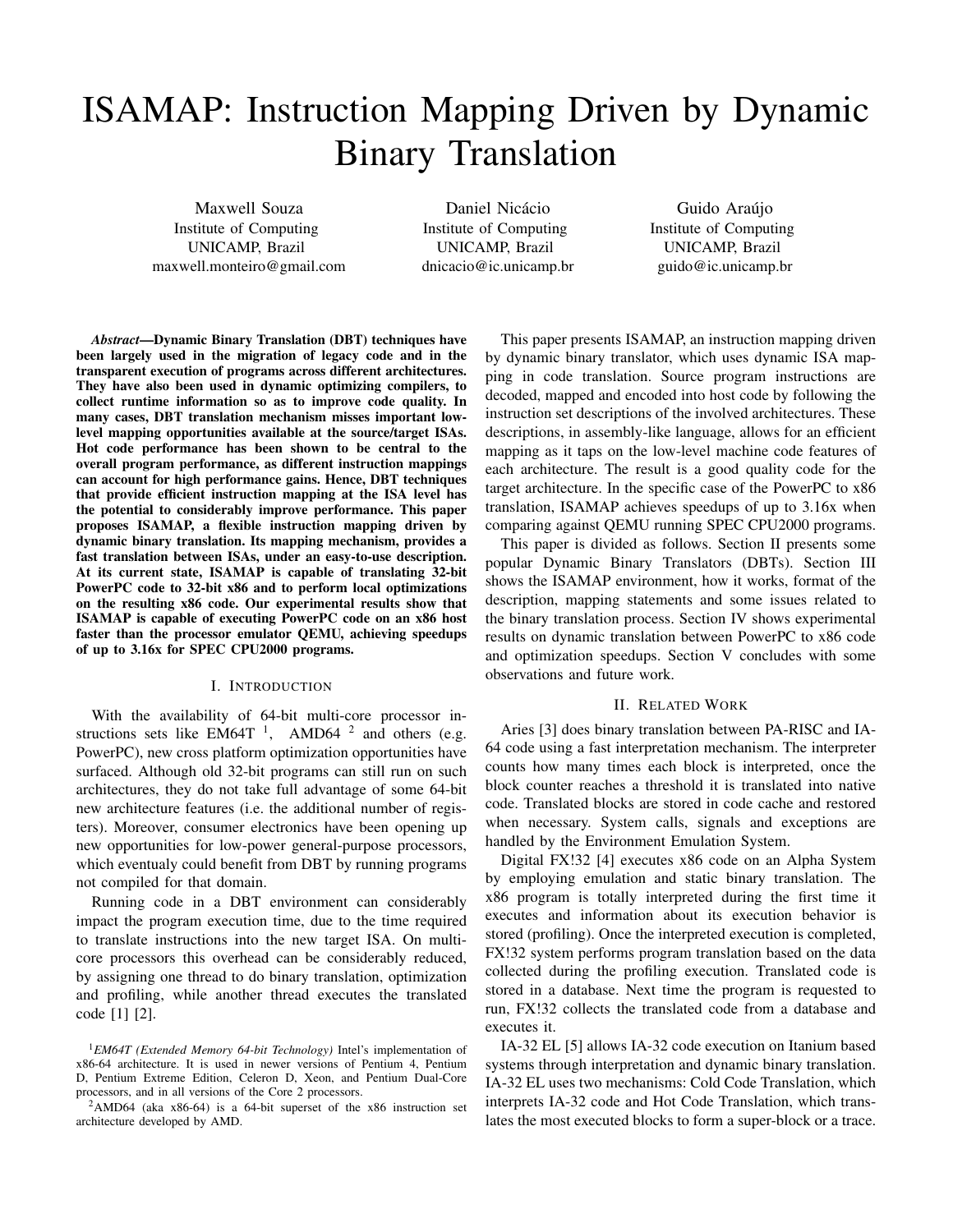Translated blocks are stored into code cache and retrieved every time it is needed. Every exception thrown is redirected to the IA-32 EL system, which translates the exception to an IA-32 exception before passing it to the original application. In integer benchmarks, IA-32 EL executes translated code with 65% of the original code performance.

Dynamo [6] translates PA-8000 code to PA-8000. The PA-8000 code is interpreted until a hot region is found (traces, loops, etc). Once a hot region is found, optimizations are performed on code and it is stored into a code cache. Optimizations performed by Dynamo achieve speedups up to 1.22x in some benchmarks.

In UQDBT [7] a set of specifications defines binary code format, instructions syntax and semantic, allowing a very flexible system. UQDBT is also capable of identifying hot paths and apply optimizations. UQDBT has slowdown between 2.5x and 7.0x when compared to native code. When optimizations are turned on, slowdown is reduced in 15%.

ADORE [8] is a dynamic binary optimization framework with hardware (Itanium 2) mechanisms to help the code analysis during execution. The ADORE system tries to identify the most frequently executed traces, which are built with the help of dedicated registers that store the last four taken branches. Once the trace is built, several optimizations can be applied: register allocation, data cache pre-fetching and trace layout. Due to its hardware support, ADORE has a low overhead, 2%, and can achieve speedups up to 2.56x.

Yirr-Ma [9] is another dynamic binary translation framework that uses customized code instrumentation. Like other DBTs, it collects code behavior information through emulation and uses it to translate and optimize binary code. Yirr-Ma uses the WalkAbout framework, a framework that automatically generates emulators from SLED and SSL specifications. Since Yirr-Ma is an emulator, each source ISA instruction is represented as a function in a high-level language (eg. C). This function carries instrumentation code that allows identifying hot regions on the emulated code. Once hot regions are known, they can be translated to host code and optimized.

DAISY [10] is a dynamic emulator designed to target VLIW architectures. It is capable of transalating PowerPC code to VLIW primitives, then it optimizes the resulting code to take full advantage of the target architecture. The final code shows good instruction level paralelism.

QEMU [11] is a fast open source emulator that uses binary translation and runs several different source ISAs on many target hosts, including x86, x86 64 and PowerPC. The instruction mapping is performed by using C functions like in Yirr-MA [9]. These functions are compiled and its object code linked with the emulator code. The encoding process is done by a simply copy and paste method that allows a very fast host code encoding. Code cache and block linkage mechanisms guarantee a great performance, considering QEMU is an emulator. QEMU executes PowerPC code on x86 host between 4 and 10 times slower than native x86 code.

ISAMAP holds some similarities and differences when compared to the above mentioned systems. Unlike ISAMAP, DYNAMO and ADORE use dynamic translation to optimize code on the fly, and thus need no instruction mapping. The remaining systems translate code between different architectures. While most of them use a generic intermediate language, free of architecture restrictions, IA-32 EL and ISAMAP are similar in the sense that both use a direct instruction mapping mechanism. As far as we know, IA-32 EL and ISAMAP are both capable of adaptative translation, based on the instruction parameters. On the other hand, ISAMAP uses a very simple syntax, similar to those found in well-known compiler frontend and code-generator generation tools [12], [13]. As the experiments reveal, this exposes low-level mapping opportunities which result in an afficient way to translate code between architectures.

#### III. ISAMAP

ISAMAP descriptions are a subset of ArchC [14], an architecture description language, which has been largely used to synthesize processor simulators and assemblers [15]. By using ArchC, it is possible to describe both functional and cycle accurate processor models. ISAMAP requires three ArchC models, one for the source processor, another for the target ISA and one to describe the instruction mapping between them. By using ArchC, ISAMAP can easily capture processor instructions format, registers, operands, and instruction mapping. Figure 1 shows an example of PowerPC ISA description model and figure 2 shows a x86 ISA description model. From these models, part of the binary translator source code is automatically generated.

```
ISA(powerpc) {
  isa_format XO1 = "%opcd:6 %rt:5 %ra:5 %rb:5 %oe:1
                      \frac{1}{2}x \cos 19 \text{ } \frac{1}{2} \cos 11isa_instr <XO1> add, subf;
  isa_regbank r:32 = [0..31];
  ISA_CTOR(powerpc) {
    add.set_operands("%reg %reg %reg", rt, ra, rb);
    add.set_decoder(opcd=31, oe=0, xos=266, rc=0);
    subf.set_operands("%reg %reg %reg", rt, ra, rb);
    subf.set_decoder(opcd=31, oe=0, xos=40, rc=0);
  }
```


}

```
1 ISA(x86) {
2 isa_format op1b_r32 = "%op1b:8 %mod:2 %regop:3 %rm:3";
3 isa_instr <op1b_r32> add_r32_r32, mov_r32_r32;
4 isa_reg eax = 0;
5 isa_req ecx = 1;
6 ...<br>7 isa
7 isa_reg edi = 7;<br>8 ISA CTOR(x86) {
     ISA_CTOR(x86) {
9 add_r32_r32.set_operands("%reg %reg", rm, regop);
10 add r32 r32.set encoder(op1b=0x01, mod=0x3);
11 mov_r32_r32.set_operands("%reg %reg", rm, regop);
12 mov_r32_r32.set_encoder(op1b=0x89, mod=0x3);
13 }
14 }
```
#### Figure 2. X86 ISA description.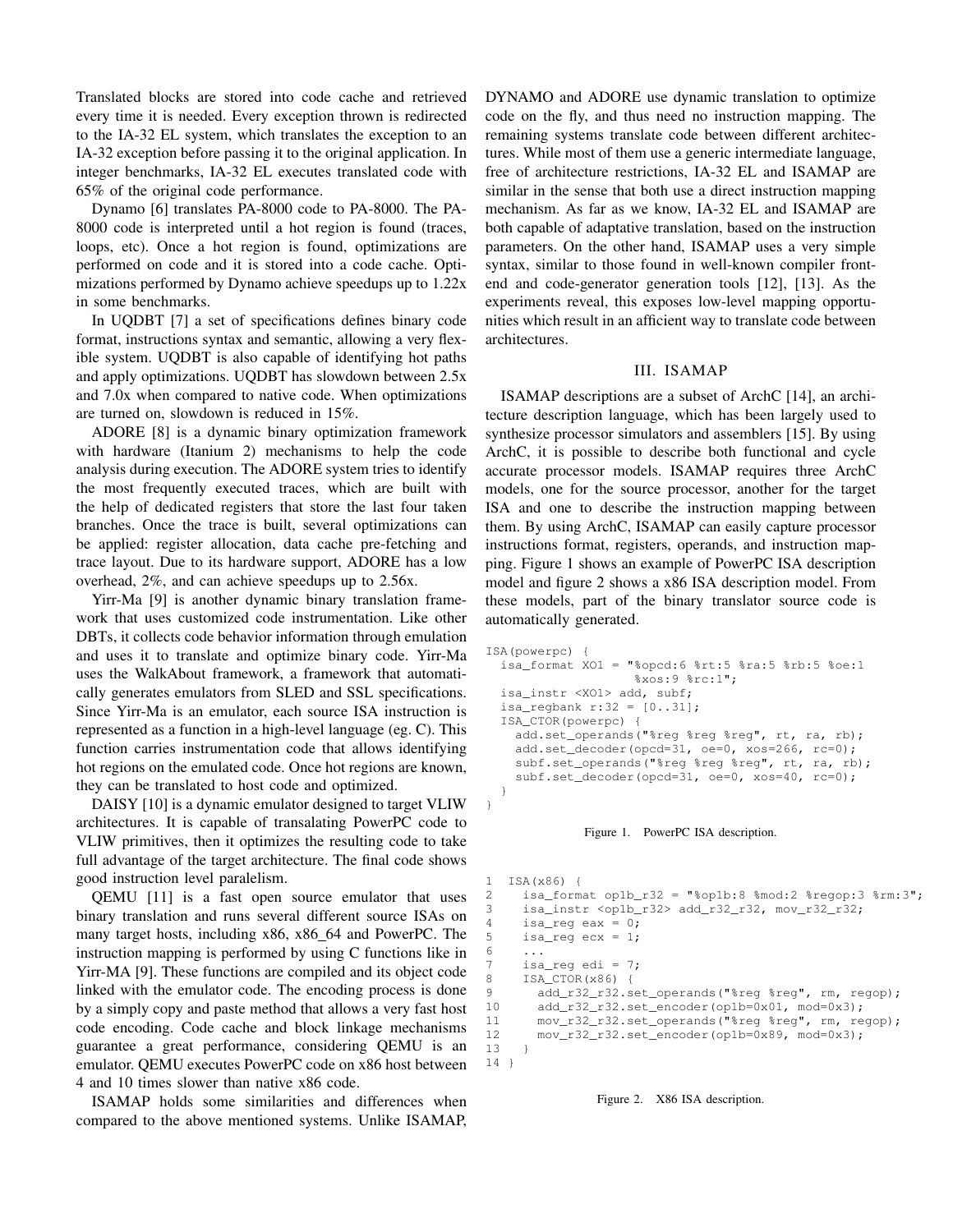#### *A. Models*

The main ISAMAP fields used to describe the source/target ISA and the mapping between them are listed below. ISAMAP uses such fields to automatically synthesize the source/target ISA decoder/encoder.

- isa\_format: declares an instruction format, its fields and size in bits;
- isa instr: instantiates instructions and assign them to their respective formats;
- isa\_reg: defines names and opcodes for the processor registers;
- isa regbank: defines register banks and the register interval for bank registers;
- set\_operands: specifies instruction operands, their types and to which field they are assigned to. There are three possible operand types: reg: register, addr: address and imm: immediate.
- set\_encoder and set\_decoder: describes which fields identify an instruction and their respective values.

Figure 2 shows an example on how to use the ISAMAP fields. Line 2 isa\_format defines a format named (op1b\_r32) containing four fields of sizes: 8, 2, 3, 3 bits. Line 3 isa\_instr declares two instructions (add\_r32\_r32 and mov\_r32\_r32), which belong to format op1b r32. From line 4 to 7, registers are declared and their opcode is defined by the keyword isa\_reg. Lines 9 and 11 define operands of instructions add\_r32\_r32 and mov\_r32\_r32. In the two instructions, field rm is the first operand and field regop the second. Lines 10 and 12 define values for the instruction operands, but in this case, only fields op1b and mod have their values declared.

The instruction mapping between source and target ISA is described in a third description. For each source architecture instruction, its behavior is mapped into one or more instructions. As shown in figure 3, the syntax of the description is similar to the one used in code-generator tools like iburg [13] and twig [12].

```
isa_map_instrs {
 add %reg %reg %reg;
} = {
 mov_r32_r32 edi $1;
 add_r32_r32 edi $2;
 mov_r32_r32 $0 edi;
}
```
Figure 3. Mapping sample PowerPC to x86.

Although this approach is not as portable as the mapping scheme used by Yirr-MA [9], it allows the generation of faster code and provides enough flexibility to implement different mappings for each source architecture instruction. As an example, the mapping shown in figure 3 could also be described by an lea instruction, thus resulting in one less instruction mapping. ISAMAP leverages on similar opportunities to considerably improve the quality of the target processor code.

Symbols like *edi* are used when a specific register of the target architecture is required, in this case, register *edi*. Symbols started by \$ character indicate a reference to an instruction operand in the source architecture instruction, \$0 refer to operand 0, \$1 to operand 1 and so on. If the referenced operand is a register, the register in the target architecture, which maps the source architecture register, is defined in the instruction. Figure 4 shows an example of the resulting code after mapping the PowerPC instruction add  $r0$ ,  $r1$ ,  $r3$ to x86 code. Instructions in lines 0, 2, 5 are spill code, and will be addressed later.

|  |                | 0 mov eax, 0x80740504 |  |
|--|----------------|-----------------------|--|
|  | 1 mov edi, eax |                       |  |
|  |                | 2 mov eax, 0x80740508 |  |
|  | 3 add edi, eax |                       |  |
|  | 4 mov eax, edi |                       |  |
|  |                | 5 mov 0x80740500, eax |  |
|  |                |                       |  |

Figure 4. Generated code sample.

The instruction in line 0 loads the content of register R1, which is mapped to memory, as EAX. In line 2, register R3 is loaded into EAX. In line 5, the operation result is stored into register R0. This code sample can be tuned up if another add instruction mapping is used. Notice that the x86 architecture allows instruction operands to be a memory reference (but not all of them). If that is the case, instructions add and mov are used, resulting in a generated code with at least three fewer instructions. Figure 5 shows the alternative specification of instructions add and mov, when having one operand as a memory reference. Figure 6 illustrates the new mapping and figure 7 shows the generated code for the new mapping. As it can be seen, the new mapping has only three instructions.

```
...
isa_format op1b_r32_m32disp = "%op1b:8 %mod:2 %regop:3
                               %rm:3 %m32disp:32";
isa_instr <op1b_r32_m32disp> add_r32_m32disp,
                             mov_r32_m32disp;
...
add_r32_m32disp.set_operands("%reg %addr", regop, m32disp);
add_r32_m32disp.set_encoder(op1b=0x01, mod=0x0, rm=0x5);
mov_r32_m32disp.set_operands("%reg %addr", regop, m32disp);
mov_r32_m32disp.set_encoder(op1b=0x8b, mod=0x0, rm=0x5);
mov_m32disp_r32.set_operands("%addr %reg", m32disp, regop);
mov_m32disp_r32.set_encoder(op1b=0x89, mod=0x0, rm=0x5);
```


```
isa_map_instrs {
 add %reg %reg %reg;
} = 6mov_r32_m32disp edi $1;
 add_r32_m32disp edi $2;
 mov_m32disp_r32 $0 edi;
}
```
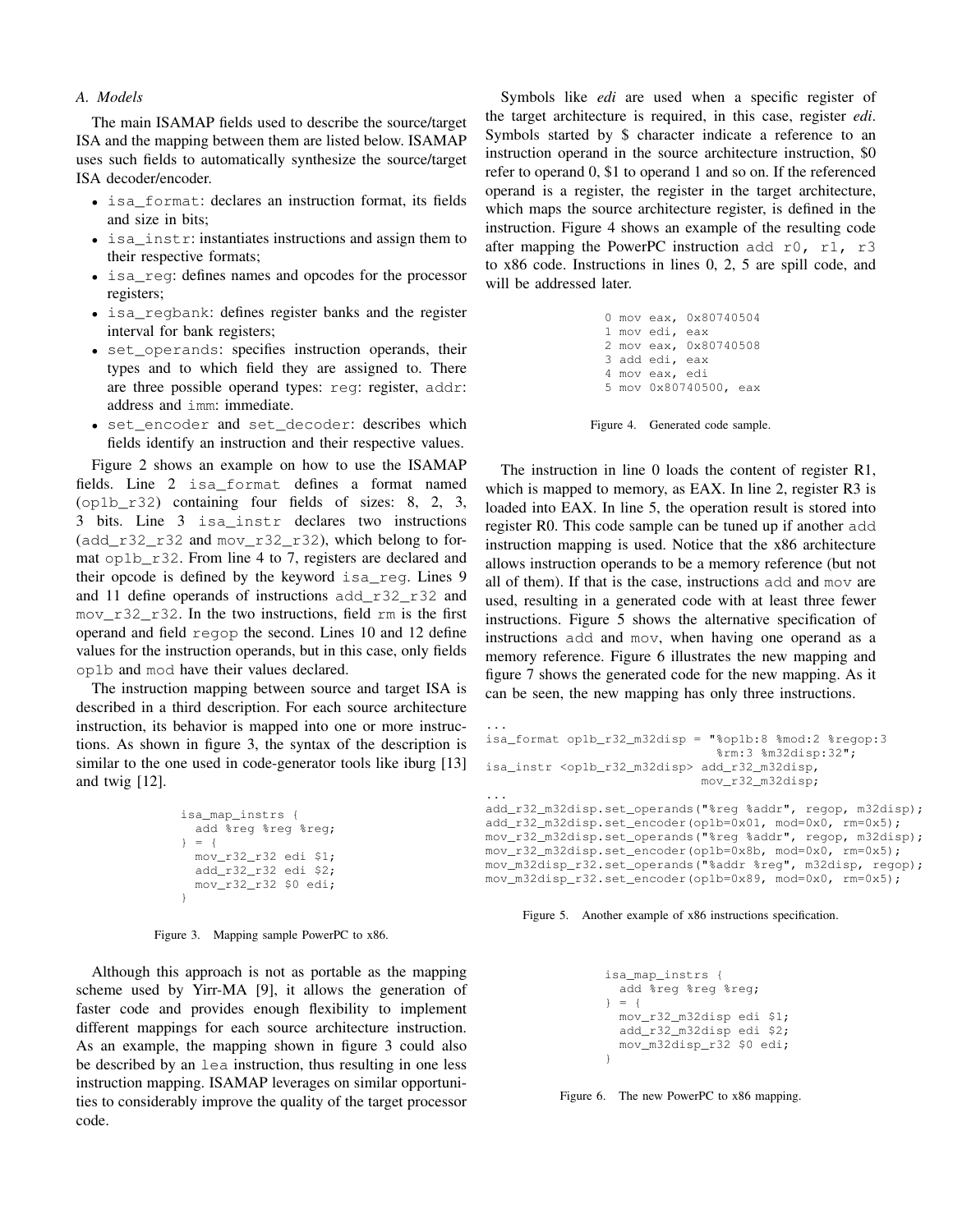```
0 mov edi, 0x80740504
  1 add edi, 0x80740508
  2 mov 0x80740500, edi
Figure 7. The new generated code.
```
#### *B. System Overview*

The structure of binary translator ISAMAP follows the same structure of most binary translators available in the literature. Figure 8 illustrates ISAMAP overall structure.



Figure 8. ISAMAP structure

The translation module is formed by two sub-modules: decode and encode. The Run-Time module contains the following sub-modules: Code Cache, Block Linker and System Call Mapping. Code Cache stores basic blocks already translated, thus allowing fast target code retrieval when needed. Block Linker, as the names states, links basic blocks, thus avoiding the intervention of Run-Time module every time a basic block is executed. At last, the System Call Mapping module is responsible for the mapping, during the translation process, between the system calls with different implementations in the involved architectures.

#### *C. Translator Generation*

The Translator Generator receives as input the source, target, and mapping descriptions and then generates the translator's source code in C, translator.c. Code in translator.c is responsible for making calls to the decoder and a C-switch block makes the mapping and code emission (into target architecture instructions). This process is performed for each source architecture decoded instruction. The following files are also generated:

• *ctx switch.c*: Responsible for the emission of binary code that stores and loads the target architecture registers content;

- *isa init.c*: Initializes the data structures that hold information about instructions, formats and field of the source architecture;
- *encode init.c*: Initializes data structures that hold information about instructions, formats and field of the target architecture;
- *pc\_update.c*: Defines function prototypes, which are responsible for emulating branch instructions. Implementation of this function must be provided.
- *spill.c*: Defines function prototypes for spill code emission. Implementation also needs to be provided;
- *sys call.c*: Defines functions prototypes for system call mapping. Implementation needs to be provided;

The code for Decoder, Encoder and Utils are generic enough, so they are provided as a library. There is no need to have its source code generated.

#### *D. Translator*

The translator input is the binary code of the application we want to execute in the host architecture, in our case PowerPC code. The binary code is loaded from an ELF file <sup>3</sup> of the program to be translated. The Decoder decodes one instruction at a time until a branch instruction is found. Branch instructions are defined in the source architecture description by the command set\_type("jump"). Figure 9 shows an example of a PowerPC branch instruction definition.

```
bc.set_operands("%imm %imm %addr %imm %imm",
                bo, bi, bd, aa, lk);
bc.set_decoder(opcd=16);
bc.set_type("jump");
```


Source architecture instructions are decoded to an intermediate representation (IR) and from this into a target architecture IR, as indicated in the mapping description model. The target intermediate representation is then encoded as target binary code. Branch instructions are not translated at this stage; this be done later by the Block Linker. While blocks are not linked, source architecture branch instructions are emulated. Emulation does all the jump test conditions, and register update and next instruction address computation. This emulation sub-system is not generated by the Translator Generator, thus its implementation must be provided by the ISAMAP programmer.

All source architecture registers are represented in memory, thus allowing target and source architectures to have different number of registers. Static one to one register mapping is not allowed. For each reference to source registers in instruction mapping, spill code is generated to load its contents to x86 registers and store them back to memory. A simple but effective register allocation is performed later to improve code performance. Those registers that do not have their content changed in the mapping are considered read only, therefore

<sup>3</sup>*ELF (Executable and Linking Format / Extensible Linking Format)* File standard for executables files, object code, shared libraries and core dumps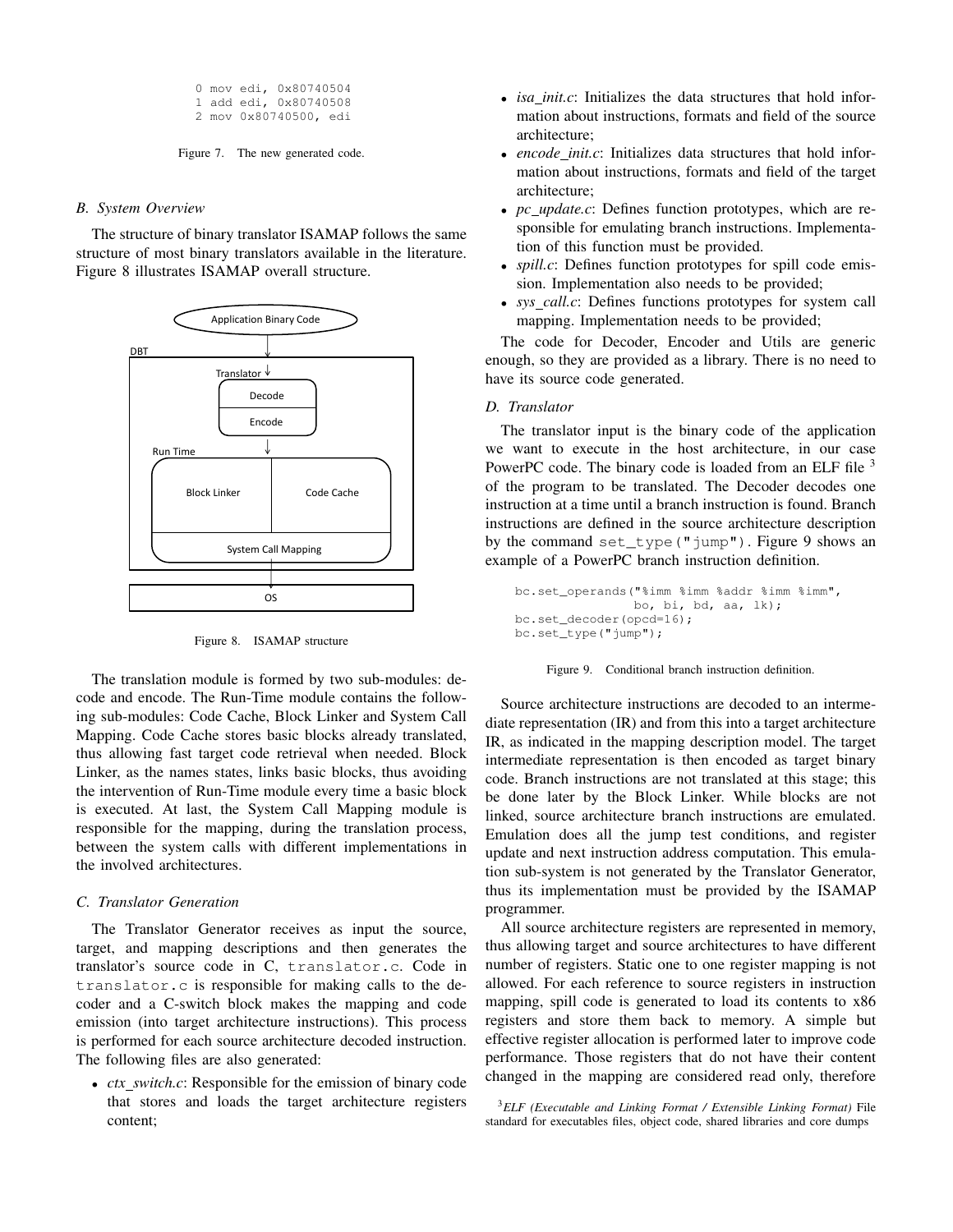they need only to be loaded. Registers that are written are write only, and therefore must be written into memory. If a register is read and have its value changed in the mapping, it must be loaded and written into memory. Spill code is not generated by the translator when we have mappings like the one in figure 6, where the target instruction operand is a memory reference (addr type).

The role of an instruction operand (if it is used or defined) is determined in the architecture description model by key words set\_write and set\_readwrite. If neither of them is used, the operand is considered read only. An example is shown in figure 10. Lines 0, 2 and 5 of figure 4 are samples of code generated to load and store register content into memory.

```
add_r32_r32.set_operands("%reg %reg", rm, regop);
add_r32_r32.set_encoder(op1b=0x01, mod=0x3);
add_r32_r32.set_readwrite(rm);
mov_r32_r32.set_operands("%reg %reg", rm, regop);
```
mov\_r32\_r32.set\_encoder(op1b=0x89, mod=0x3); mov\_r32\_r32.set\_write(rm);

Figure 10. Read/write definition.

*1) Intermediate Representation:* The Intermediate Representation (IR) used by the ISAMAP Translator is the same used in ArchC [14], with some changes to represent instructions, formats and fields. Table I shows the intermediate representation and some description of its fields grouped in a data structure.

Structure is a op field was included to represent fields that are instruction's operands and operands access mode (read, write, read/write). Field type was included to add semantic information about instruction type, as the ArchC language does not support semantics in the description models. Insertion of field format\_ptr was done to improve the translator performance. Instead of performing a search in a linked list for the format name, we have a pointer to the format object. When an instruction object is created, format\_ptr receives a pointer to the respective format object. So, instead of performing a linear search  $(O(n))$  in a linked list, we have a direct pointer to the desired instruction format  $(O(1))$ .

#### *E. Endianness*

In binary translation between architectures with different endianness, like the PowerPC (big endian) and x86 (little endian), it is necessary to do endianness conversion every time data is accessed in memory. In PowerPC, endianness conversion is restricted to the translation of load and store instructions.

Before the program starts, the memory region containing data in big endian format is the data segment, where global and static variables are located. Heap segment has no initial values on program start-up and stack is initialized by the ISAMAP Run-Time System. As data can be copied from heap to stack and from stack to heap, the approach adopted by ISAMAP is to handle all data in memory as big endian. The conversion

Table I INTERMEDIATE REPRESENTATION

| field<br>description                          |                                 |  |  |  |  |  |  |
|-----------------------------------------------|---------------------------------|--|--|--|--|--|--|
| ac dec field                                  |                                 |  |  |  |  |  |  |
| field name<br>name                            |                                 |  |  |  |  |  |  |
| size                                          | field size in bits              |  |  |  |  |  |  |
| first bit                                     | field first bit position        |  |  |  |  |  |  |
| field identifier<br>id                        |                                 |  |  |  |  |  |  |
| $\overline{val}$                              | field value                     |  |  |  |  |  |  |
| sign<br>field sign                            |                                 |  |  |  |  |  |  |
|                                               | ac dec format                   |  |  |  |  |  |  |
| name                                          | format name                     |  |  |  |  |  |  |
| size                                          | format size in bits             |  |  |  |  |  |  |
| fields                                        | format fields                   |  |  |  |  |  |  |
|                                               | ac dec list                     |  |  |  |  |  |  |
| name                                          | field name                      |  |  |  |  |  |  |
| value                                         | field value                     |  |  |  |  |  |  |
|                                               | isa_op_field                    |  |  |  |  |  |  |
| field<br>field name                           |                                 |  |  |  |  |  |  |
| writable                                      | access mode (read or write) of  |  |  |  |  |  |  |
| the operand assign to the field               |                                 |  |  |  |  |  |  |
| ac dec instr                                  |                                 |  |  |  |  |  |  |
| instruction name<br>name                      |                                 |  |  |  |  |  |  |
| size                                          | instruction size in bytes       |  |  |  |  |  |  |
| mnemonic                                      | instruction mnemonic            |  |  |  |  |  |  |
| asm str                                       | instruction assembly            |  |  |  |  |  |  |
| format                                        | instruction format name         |  |  |  |  |  |  |
| id                                            | instruction identifier          |  |  |  |  |  |  |
| cycles                                        | instruction cycles, not used by |  |  |  |  |  |  |
|                                               | <b>ISAMAP</b>                   |  |  |  |  |  |  |
| min_latency                                   | not used by ISAMAP              |  |  |  |  |  |  |
| not used by ISAMAP<br>max_latency<br>dec_list |                                 |  |  |  |  |  |  |
|                                               | field list that identify the    |  |  |  |  |  |  |
| instruction                                   |                                 |  |  |  |  |  |  |
| cflow                                         | not used by ISAMAP              |  |  |  |  |  |  |
| op fields                                     | fields that represent           |  |  |  |  |  |  |
|                                               | instruction's operands          |  |  |  |  |  |  |
| type                                          | instruction type                |  |  |  |  |  |  |
| pointer to instruction format<br>format_ptr   |                                 |  |  |  |  |  |  |

is always done when load/store instructions are executed. The same approach is used by QEMU [11].

Endianness conversion code is specified in the mapping model description for all load/store instructions. A mapping example can be seen in figure 11. 486 processors and later have bswap instruction that swap the bytes of 32 bits words, this makes endianness conversion a lot faster. Endianness conversion on 16 bits words is performed by xchg instruction.

```
isa_map_instrs {
  lwz %reg %imm %reg;
} = 6mov_r32_m32 edx $1 $2;
  //Endianness convertion
 bswap_edx;
 mov_r32_r32 $0 edx;
}
```
Figure 11. *Load* instruction mapping.

#### *F. Run-Time*

ISAMAP Run-Time System (RTS) is responsible for initialize the whole environment needed by the translated program execution, code cache management, block linkage and system calls mapping. RTS implementation is very tied to the host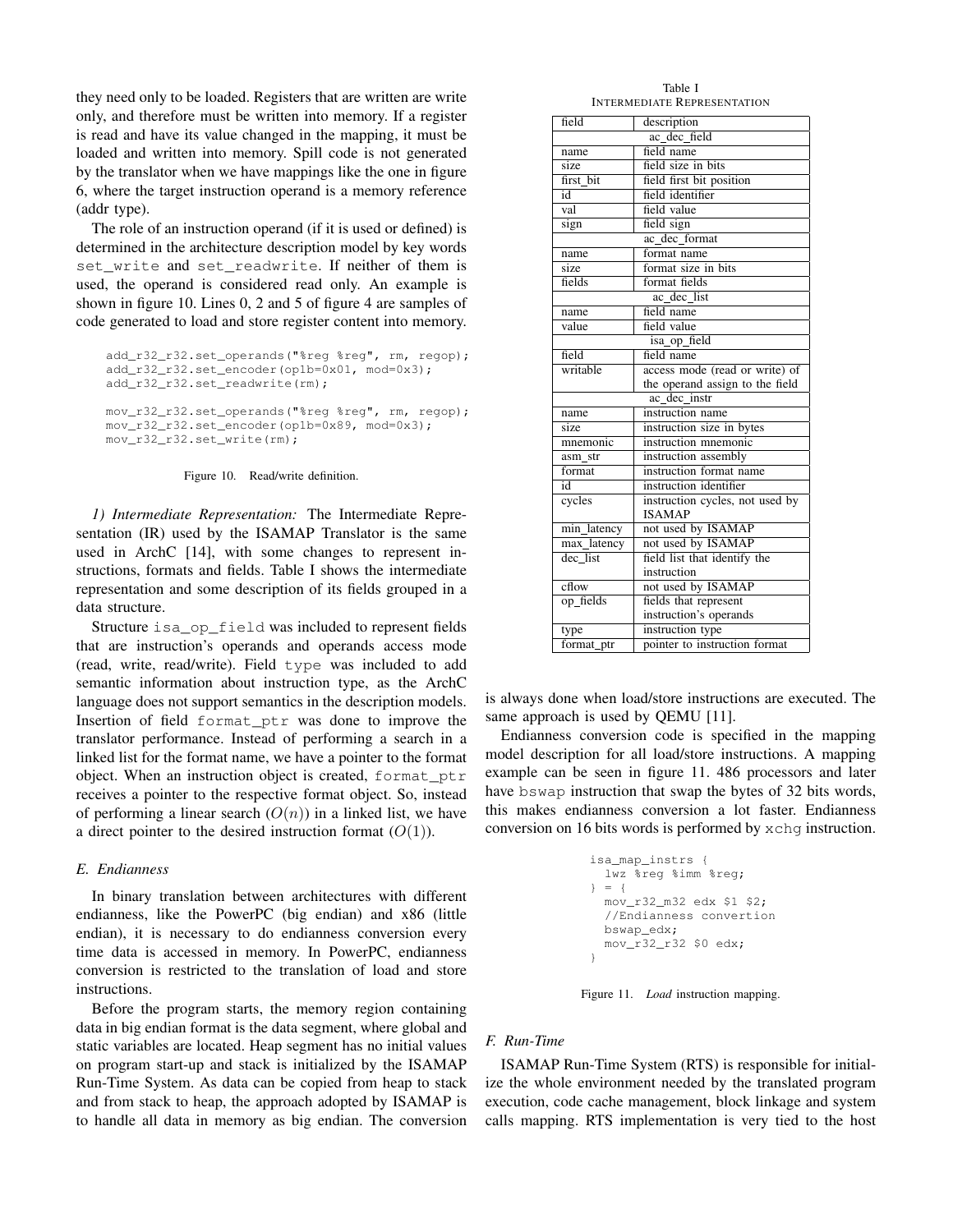architecture, so its portability is penalized. As an example, context switch between RTS and translated code needs to save and restore all host registers. The code to do this is written in assembly, thus resulting in no portability, but considerably improving performance.

*1) Initialization:* The execution environment of the translated code is set following the source architecture ABI (Application Binary Interface) specifications, in this case PowerPC Linux. Some registers must have an initial value, like PowerPC register R1, which must store the stack pointer. Initialization process is also responsible for allocating the stack. ISAMAP allocates 512 KB stack, as it is sufficient to execute most of SPEC CPU 2000 benchmarks, except 176.gcc, that needs 8 MB of stack size. Stack initial values are also set following ABI specification [16], but they can change according to the environment requirements.

*2) Translated Blocks Execution:* To execute translated code in a binary translator address space, a sandbox is needed. This sandbox must provide two independent environments, so that one does not interfere with the other. Before every translated code execution, all registers used by the translator must be saved (prologue); and after translated code execution, those same registers must be restored (epilogue). Prologue and Epilogue code are shown in figure 12. X86 register esp is not saved or restored because it is not used in translated code, avoiding stack issues due to the use of instructions call and ret to switch between translated code and the Run-Time system. When basic blocks are executed for the first time, the control is switched between RTS and translated code for each basic block. After the first execution of a basic block it is linked by the Block Linkage System and control switching is not needed until another basic block executes for the first time.

| Proloque                                                                                                                                                      |  | Epiloque                                                                                                                                                      |
|---------------------------------------------------------------------------------------------------------------------------------------------------------------|--|---------------------------------------------------------------------------------------------------------------------------------------------------------------|
| mov 0x80a48000, eax<br>mov 0x80a48004, ecx<br>mov 0x80a48008, edx<br>mov 0x80a4800c, ebx<br>mov 0x80a48010, esi<br>mov 0x80a48014, edi<br>mov 0x80a48018, ebp |  | mov eax, 0x80a48000<br>mov ecx, 0x80a48004<br>mov edx, 0x80a48008<br>mov ebx, 0x80a4800c<br>mov esi, 0x80a48010<br>mov edi, 0x80a48014<br>mov ebp, 0x80a48018 |
|                                                                                                                                                               |  |                                                                                                                                                               |

Figure 12. Prologue and Epilogue code.

*3) Code Cache:* Code translation is much slow when compared with native code execution, so is not a good approach to translate the same basic block for each loop iteration. After each basic block translation and execution, ISAMAP RTS stores it into a code cache. Unlike other DBTs where blocks are interpreted and must reach a threshold before being stored into code cache, ISAMAP stores every executed block. Code cache greatly improves performance by avoiding retranslations. Whenever a block is needed, RTS can fast retrieve it from the code cache.

Translated blocks are identified in code cache by its original address in the original code (before translation). The original address is passed to a hash function and a hash key is obtained. This key will index the hash table. When a block is requested, search in the hash table is performed, what is done very fast. Collisions are solved by chaining other blocks at the same position of the hash table. Figure 13 shows the hash table layout used in ISAMAP.



Figure 13. Hash table used in Code Cache

As in QEMU [11], ISAMAP allocates a contiguous memory region of 16MB to be used as code cache. This size is enough to execute all SPEC CPU 2000 benchmarks, but of course, it can be extended. Macro ALLOC is used to retrieve the address of the next free position in the code cache to store the translated block. Due to the code cache structure, blocks running in sequence will be next to each other in the code cache, thus improving the translated code performance.

ISAMAP code cache management policy is very simple. Whenever the cache becomes full it is totally flushed, like in QEMU [11]. Code cache is rarely flushed since 16 MB is enough to execute all benchmarks and this approach simplifies the Block Linkage System implementation, as block unlinking becomes unnecessary when the cache is totally flushed.

Some code cache management policies could be used to improve code cache performance. Hazelwood and Smith [17] propose a technique that makes it easy to identify longlived code blocks to be cached and simultaneously avoid any fragmentation evicting short-lived blocks. Reddi et al. [18] suggested storing and reusing translations across executions, thereby achieving inter-execution persistence.

*4) Block Linker:* To improve performance, the ISAMAP translation system has a block linkage module like QEMU [11] and Yirr-MA [9]. Linking translated blocks avoid control switch between RTS and translated code, improving overall performance.

Block Linker is capable of dealing with four link types: conditional branches, unconditional branches, system calls and indirect branches. System calls are considered unconditional branches in ISAMAP. Assume, for example, that Block A is the last translated and executed block. Block A has two possible successors, Block B and Block C. Block B is the branch instruction's target and Block C is the fall through block. If the next block to be executed is B, Blocks A and B will be linked, otherwise Blocks A and block C will be linked. The remaining block will be linked if and only if it is executed in the future. ISAMAP does block linkage on demand, avoiding that blocks which will never be executed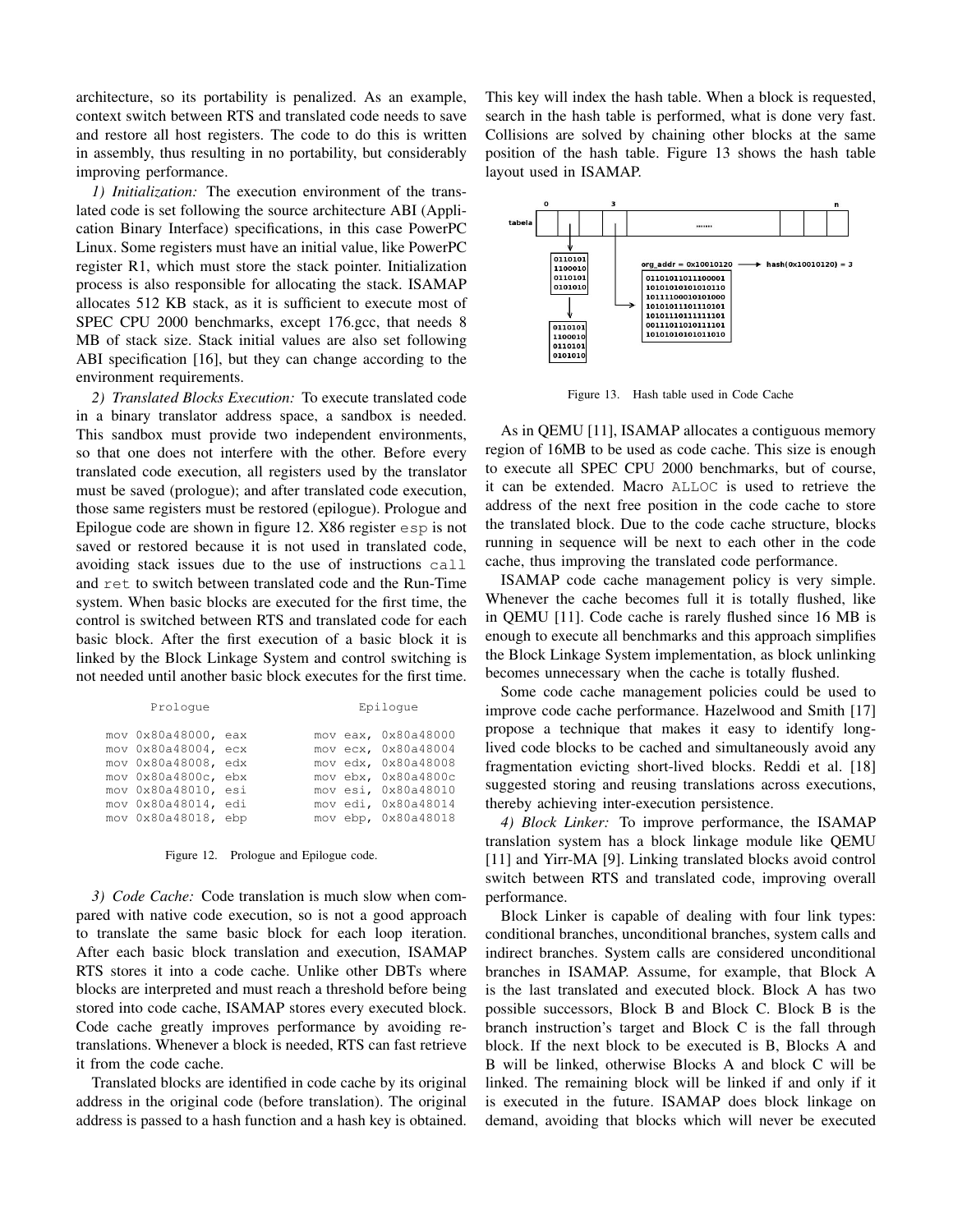to be linked and stored into the code cache.

Block linkage is done by adding code stubs at the translated block end. These stubs are needed to test conditions if the branch is conditional, to jump to the successor block, and to return to RTS if the target was not translated yet.

#### *G. System Calls Mapping*

System calls implementation differs for each architecture and/or operational system. The main differences are the number of available calls and parameters, parameter endianness, data structure formats and how parameters are passed. In PowerPC architecture, all system calls parameters are passed in registers, unlike in x86, in which some system calls have parameters passed by memory reference (as few registers are available).

When necessary, ISAMAP System Calls Mapping needs to convert in/out parameters, as well to perform other data conversions to assure the correct execution of the host system calls. In some cases, the values of call's parameters are kernel constants which need to be updated. Some kernel constants have different values for each architecture kernel implementation. An example is the system call sys\_ioctl, where constants that identify IO devices differ from PowerPC to the x86 kernel implementation. Data structures are another issue, for example, system calls sys\_fstat and sys\_fstat64 use structs fstat and fstat64, which have different field alignment in PowerPC and x86 implementations.

In the PowerPC to x86 system call mapping, the six system call parameters (registers R3-R8 in PowerPC) are copied to x86 registers EBX, ECX, EDX, ESI, EDI, EBP. R0 contains system call number, so it is copied to EAX. After the system call execution, EAX content (System call return value) is copied into R0. Before calling a system call, all host registers (except EAX) are saved; after its execution they are restored.

#### *H. Mapping Improvements*

Along the design of ISAMAP, we have noticed that the way instructions are mapped can drastically change the performance of the translated code. As hot code regions are very relevant to program overall performance, mapping should be done very carefully. An example faced during this project was PowerPC instructions that change the register CR (Conditional Register). CR can be changed by arithmetic and logical instructions, and is always changed by comparison instructions. A proper mapping of such instructions has show to be crucial to improve program performance. Figure 14 shows the mapping of cmp instruction, which modifies CR; and figure 15 shows a better mapping for the same instruction.

The Conditional Register (CR) is divided in 8 groups of 4 bits. Each group has the following layout from left to right: first bit indicates "less than", second bit indicates "greater than", third bit indicates "equal", and the last bit indicates "summary overflow". The mapping in figure 14 has four branch instructions to change each bit in CR. However, the first three bits are mutual exclusive, in other words, there is no possibility of a logical expression result in "less than",

```
0 isa_map_instrs {
1 cmp %imm %reg %reg;<br>2 } = {
  } = {...
3 mov_r32_r32 ecx src_reg(xer);
4
5 mov_r32_imm32 eax #0;
6
7 jnz_rel8 #6; // Setting CR[EQ] with ZF
8 lea_r32_disp32 eax eax #2;
9
10 jng_rel8 #6; // Setting CR[GT] to 1
                     if ZF = 0 && SF = OF11 lea_r32_disp32 eax eax #4;
\frac{12}{13}jnl_rel8 #6; // Setting CR[LT] to 1
                     if SF <> OF
14 lea r32 disp32 eax eax #8;
15
16 and_r32_imm32 ecx #0x80000000;
17 jz_rel8 #6;
18 lea_r32_disp32 eax eax #1;
19
20 mov_r32_imm32 ecx #7;
21 sub_r32_imm32 ecx $0;
22 shl_r32_imm8 ecx #2;
23
24 shl_r32_cl eax;
25
26 mov_r32_imm32 esi #0x0000000f;
27 shl_r32_cl esi;
28 not_r32 esi;
29
30 mov_r32_r32 edi eax;
31
32 and r32 r32 src reg(cr) esi;
    // Reseting CR[crfD]
33 or_r32_r32 src_reg(cr) edi;
34 };
```
Figure 14. Cmp instruction mapping.

```
0 isa_map_instrs {
  1 cmp %imm %reg %reg:
  2 \} = \{...
  3 mov_r32_m32disp ecx src_reg(xer);
  \frac{4}{5}5 jnl_rel8 #8; // L0
  6 mov_r32_imm32 eax cmpmask32($0, #0x80000000);<br>7 imp_re18 #13; // L1
       jmp_rel8 #13; // L1
//L0:
  8 setg_r8 eax;<br>9 movzx r32 r8
       9 movzx_r32_r8 eax eax;
  10 lea_r32_sib_disp8 eax eax eax #0 #2;
  11 shl_r32_imm8 eax shiftcr($0);
//L1:
  12 test_r32_imm32 ecx #0x80000000;
 13 jz_rel8 #6;
  14 or_r32_imm32 eax cmpmask32($0, #0x10000000);
  15
 16 and_r32_imm32 src_reg(cr) nniblemask32($0);
  17 or_r32_r32 src_reg(cr) eax;
 18 };
```
Figure 15. Improved cmp instruction mapping.

"greater than" or "equal" at same time. Therefore, the mapping of lines 7 to 18 of Figure 14 can be done with lines 5 to 11 of Figure 15 instead. Mapping at figure 15 also has less branch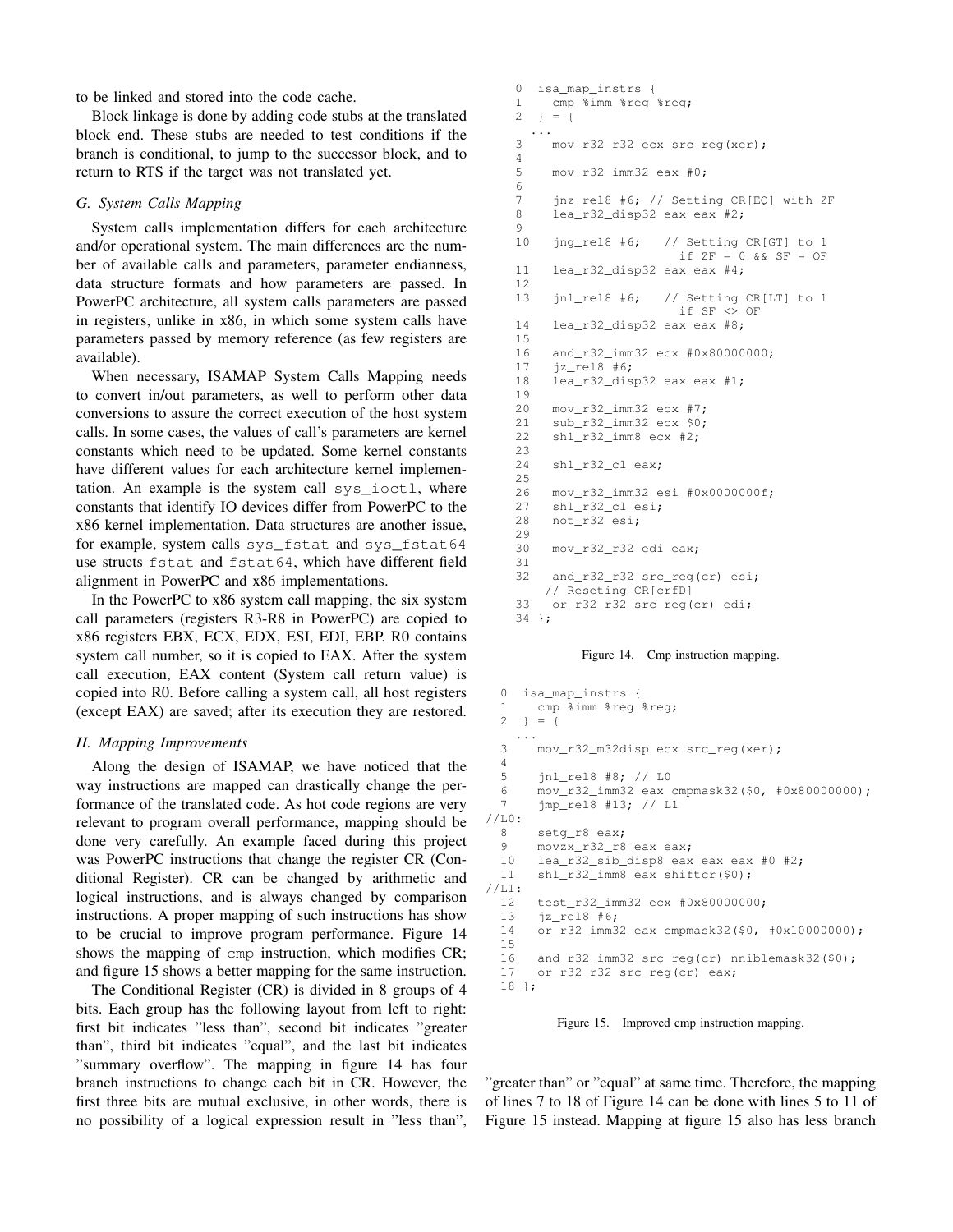instructions, improving performance even more.

As stated above, there are 8 groups of 4 bits to be updated by the cmp PowerPC instruction, given it has a parameter that shows which of the 8 groups must be updated with the comparison result. This parameter is an immediate, and thus it does not change throughout the execution. Therefore, the bit mask generated in lines 26-28 of figure 14 can be generated at translation time, which is done only once. To turn this possible, some macros were added to the ISAMAP description language. The macro nniblemask32() receives the above mentioned parameter, generates the desired bit mask and puts it into the host instruction. The and instruction in line 16 of figure 15 shows an example. This approach eliminates three extras instructions that would be required to build the bit mask. The PowerPC ISA has other instructions which present similar issues related to the bit mask generation from immediate operands; other macros are used to address them.

#### *I. Conditional Mapping*

In the PowerPC architecture, the pseudo-instruction mr (copy between registers) is implemented by instruction (or rx ry ry), which uses the same register for two of its source operands. x86 instruction or can be used to directly map mr into x86 code. However, the x86 ISA has a specific instruction to copy from one register to another: the mov instruction, which is very fast. Thus, using the mov instruction to map PowerPC mr is better than using the or instruction. The mapping will depend on the operands used by the or instruction. To address this, a if-then-else structure was added to ISAMAP, thus allowing two different mapping to mr. The decision is taken on the fly, depending on the if-then-else parameters.

Figure 16 shows the PowerPC or instruction mapping example, it illustrates the two scenarios listed above. When the two source operands (defined as rs and rb on the PowerPC models) are the same, the translator emits a mapping related to the true clause of the textttif statement, otherwise, the mapping related to the else statement is generated. By adopting this approach, whenever a PowerPC or instruction is used to make a copy between registers, it is mapped with one less instruction.

```
isa_map_instrs {
 or %reg %reg %reg;
} = 6if(rs = rb) {
   mov_r32_m32disp edi $1;
   mov_m32disp_r32 $0 edi;
  }
 else {
   mov_r32_m32disp edi $1;
    or_r32_m32disp edi $2;
    mov_m32disp_r32 $0 edi;
  }
};
```


then performs a logical AND with a mask. If the rotate parameter (defined as sh on the PowerPC model) is zero, then the x86 instruction rol is not needed, resulting in one less instruction in the mapping.

```
isa_map_instrs {
 rlwinm %reg %reg %imm %imm %imm;
} = 6if(sh = 0) {
   mov_r32_m32disp edi $1;
    and_r32_imm32 edi mask32($3, $4);
   mov_m32disp_r32 $0 edi;
  }
  else {
   mov_r32_m32disp edi $1;
    rol_r32_imm8 edi $2;
    and_r32_imm32 edi mask32($3, $4);
   mov_m32disp_r32 $0 edi;
  }
};
```


#### *J. Run-time Optimizations*

ISAMAP does a few optimization at the basic block level (ISAMAP does not have a trace building mechanism). Optimizations performed are copy propagation, dead code elimination (only mov instructions), and local register allocation. Every translated block is optimized. Therefore, almost the whole program code passes through the optimizations. After a block is optimized, it is stored in code cache and set as optimized, leaving the linkage process unchanged.

At first, all source architecture registers are mapped into memory, but with the local register allocation it is possible to exchange memory accesses by registers accesses. Registers are not reallocated, only references to source architecture registers may be allocated to host registers. Memory references to heap, code and stack segments are not considered in the allocation process.

As ISAMAP translates instruction by instruction, it generates unnecessary load instructions. For example, in Figure 18 the translation process generated two unnecessary mov instructions in lines 3 and 4. Those instructions are removed by the copy propagation optimization. Dead code elimination is used to remove any unnecessary code left by copy propagation.

| Source PowerPC code |    |                                    |              |  |
|---------------------|----|------------------------------------|--------------|--|
|                     |    | 1. ADD R1 R2 R3<br>2. SUB R4 R1 R5 |              |  |
| Resulting x86 code  |    |                                    |              |  |
|                     |    |                                    | MOV Rtemp R2 |  |
|                     |    | 2. ADD Rtemp R3                    |              |  |
|                     | 3. |                                    | MOV R1 Rtemp |  |
|                     | 4. |                                    | MOV Rtemp R1 |  |
|                     |    | 5. SUB Rtemp R5                    |              |  |
|                     | 6. |                                    | MOV R4 Rtemp |  |
|                     |    |                                    |              |  |

Another example can be seen in Figure 17. It shows the Rlwinm instruction, which rotates source operand to the left,

Figure 18. Translation with unnecessary load instructions in lines 3 and 4, which are removed by the optimization process.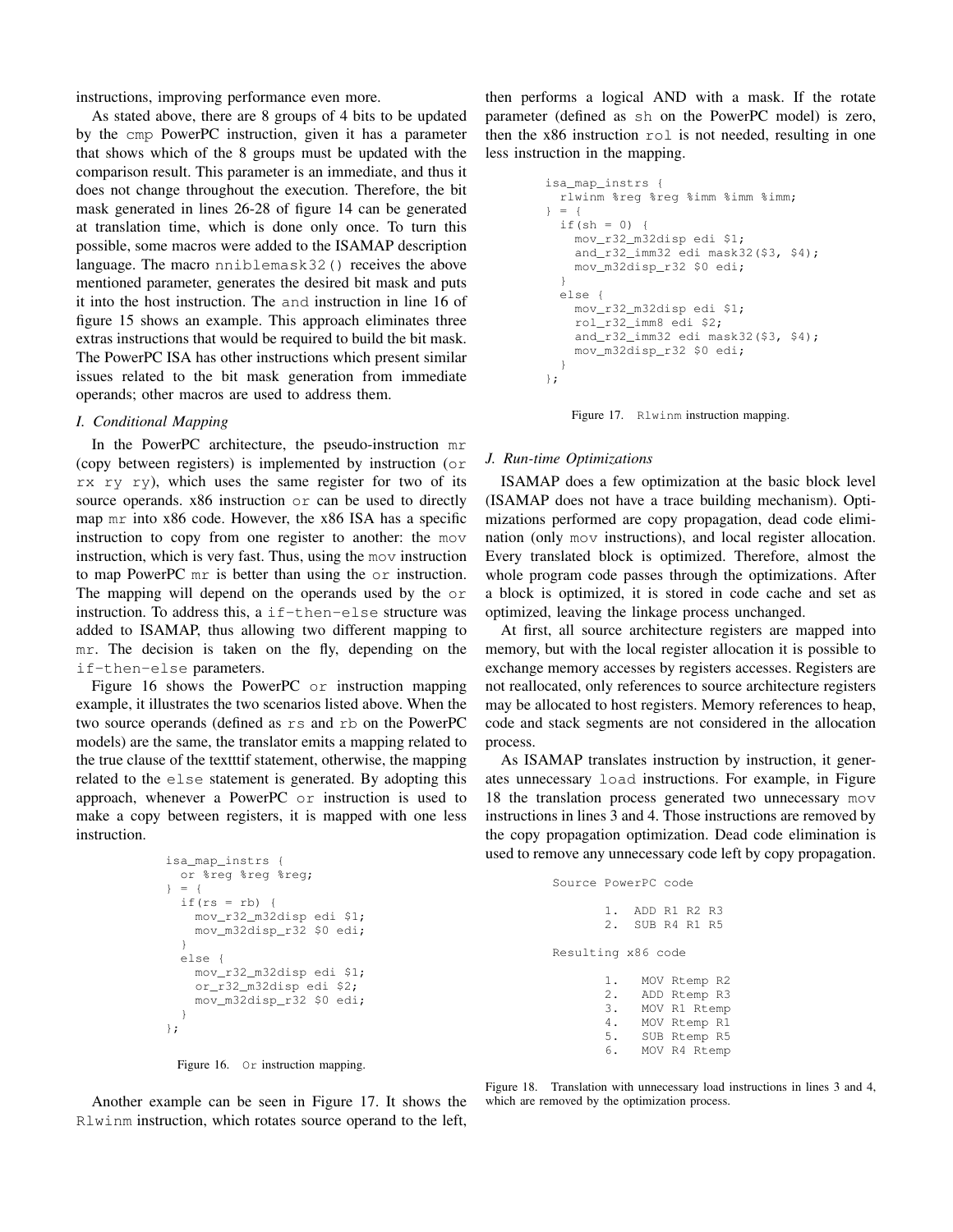#### IV. EXPERIMENTAL RESULTS

At the current state, ISAMAP translates and correctly executes the following SPEC CPU 2000 benchmarks: 164.gzip, 175.vpr, 176.gcc, 181.mcf, 186.crafty, 197.parser, 252.eon, 254.gap, 256.bzip2, 300.twolf, 168.wupwise, 171.swim, 172.mgrid, 173.applu, 177.mesa, 178.galgel, 179.art, 183.equake, 187.facerec, 188.ammp, 191.fma3d, 301.apsi. Optimizations are applied only to SPEC INT programs. The following benchmarks are running properly with optimizations: 164.gzip, 175.vpr, 181.mcf, 186.crafty, 197.parser, 252.eon, 254.gap, 256.bzip2, 300.twolf.

#### *A. Evaluation*

Experimental results are presented as follows: ISAMAP performance compared against QEMU performance, ISAMAP optimized performance compared against QEMU performance. The SPEC CPU 2000 reference data set was used; the machine used was a Pentium 4 HT 2.4 GHz, 1 GB RAM. PowerPC code was generated with cross compilers gcc-3.4.5 and gfortran-4.1.0. QEMU version used was 0.11.0.

Figure 19 shows benchmark times for the most effective PowerPC to x86 mapping model, as well as the optimized code times. CP+DC indicates that copy propagation and dead code elimination have been applied, RA indicates that only local register allocation was performed. CP+DC+RA indicates that all optimizations were applied. With all optimizations on, we achieved a maximum speedup of 1.71x on 164.gzip run 2 and only two runs were not benefited by the optimizations (186.crafty run 1 and 252.eon run 1).

Figure 20 shows how ISAMAP compares to QEMU on SPEC INT benchmark. All programs had at least 1.11x speedup; the maximum speedup was 3.16x on 252.eon run 1 with no optimizations. With all optimizations being applied, the maximum speedup achieved was 3.01x on the 252.eon run 3.

Figure 21 shows ISAMAP results, when compared to the QEMU results for the SPEC FLOAT benchmark. Although it is not a fair comparison, we decided to show results for future references. It is not fair to compare these results because ISAMAP uses SSE instructions to translate floating point instructions and QEMU does not. The minimum speedup was 1.79x on 197.art run 1; the maximum speedup was 4.32x on 172.mgrid.

#### V. CONCLUSION

Multi-core processors and 64 bits architectures are quite popular nowadays, and binary translation and emulation have been improving their efficiency to allow improved legacy code execution on these architectures. Binary translation systems also allow optimizations that cannot be done at compile time, due to the lack of execution data behavior.

This paper has presented ISAMAP, a instruction mapping driven by dynamic binary translation. ISAMAP offers a flexible easy-to-use environment to construct instruction mappings between. It has shown better performance when compared to QEMU, reaching up to 3.01x speedups.

Mapping at instruction level has shown to considerably improve overall program performance, as hot code regions can considerably benefit from them. The simplicity of the ArchC constructs of has made it quite easy to design efficient mappings. However, this approach has poor portability when compared with QEMU [11], and Yirr-MA [9], where mappings are described at a higher abstraction level.

We believe that our work provides a convenient and detailed development environment for further DBT programmers. In order to extend the system to target other architectures, there is no need of knowledge of the detailed implementation of the translator, only source/target ISA descriptions and a mapping between then are needed.

#### *A. Future Works*

Dynamic optimizations have the potential to improve legacy code performance, given the availability of run time information. PIN [19], is an efficient tool for code analysis and instrumentation, which has been extensively used to study program dynamic behavior [18], [20] and [21]. Several papers present efficient binary translation systems which apply dynamic optimizations to improve sequential code execution (e.g. [8], [22] and [23]) and parallelization (e.g. [24], [25] and [26]).

For the future, we intend to implement more sophisticated optimizations techniques, based on trace construction, and dynamic code parallelization, mainly due to multi-core architecture popularization, which demands multi-thread application to use the whole hardware potential. We also intend to expand ISAMAP, making it capable of dealing with self-modifying code and exceptions. We believe ISAMAP can also be used as a way to automatically synthesize code mapping fragments, so as to explore the potential of low-level ISA descriptions.

#### **REFERENCES**

- [1] V. J. R. D. G. Tipp Moseley, Alex Shye and R. Peri, "Shadow Profiling: Hiding Instrumentation Costs with Parallelism." Proceedings of the International Symposium on Code Generation and Optimization CGO 07, March 2007.
- [2] S. Wallace and K. Hazelwood, "SuperPin: Parallelizing Dynamic Instrumentation for Real-Time Performance." Proceedings of the International Symposium on Code Generation and Optimization CGO 07, March 2007.
- [3] C. Zheng and C. Thompson, "PA-RISC to IA-64: Transparent Execution, No Recompilation," *IEEE Computer*, vol. 33, no. 3, pp. 47–53, March 2000.
- [4] A. Chernoff and R. Hookway, "DIGITAL FX!32 Running 32-Bit x86 Applications on Alpha NT," USENIX Association. Proceedings of the USENIX Windows NT Workshop, August 1997.
- [5] L. Baraz, T. Devor, O. Etzion, S. Goldenberg, A. Skaletsky, Y. Wang, and Y. Zemach, "IA-32 Execution Layer: a two-phase dynamic translator designed to support IA-32 applications on Itanium-based systems." San Diego CA: 6th International Conference on Microarchitecture (MICRO36), December 2003.
- [6] V. Bala, E. Duesterwald, and S. Banerjia, "Dynamo: A transparent Dynamic Optimization System," *SIGPLAN PLDI*, pp. 1–12, June 2000.
- [7] D. Ung and C. Cifuentes, "Optimising hot paths in a dynamic binary translator." In Workshop on Binary Translation, October 2000.
- [8] J. Lu, H. Chen, P.-C. Yew, , and W.-C. Hsu, "Design and implementation of a lightweight dynamic optimization system," *The Journal of Instruction-Level Parallelism*, vol. 6, 2004.
- [9] P. J. and G. J., "Fast dynamic binary translation the yirr-ma framework." In Proceedings of the 2002 Workshop on Binary Translation, 2002.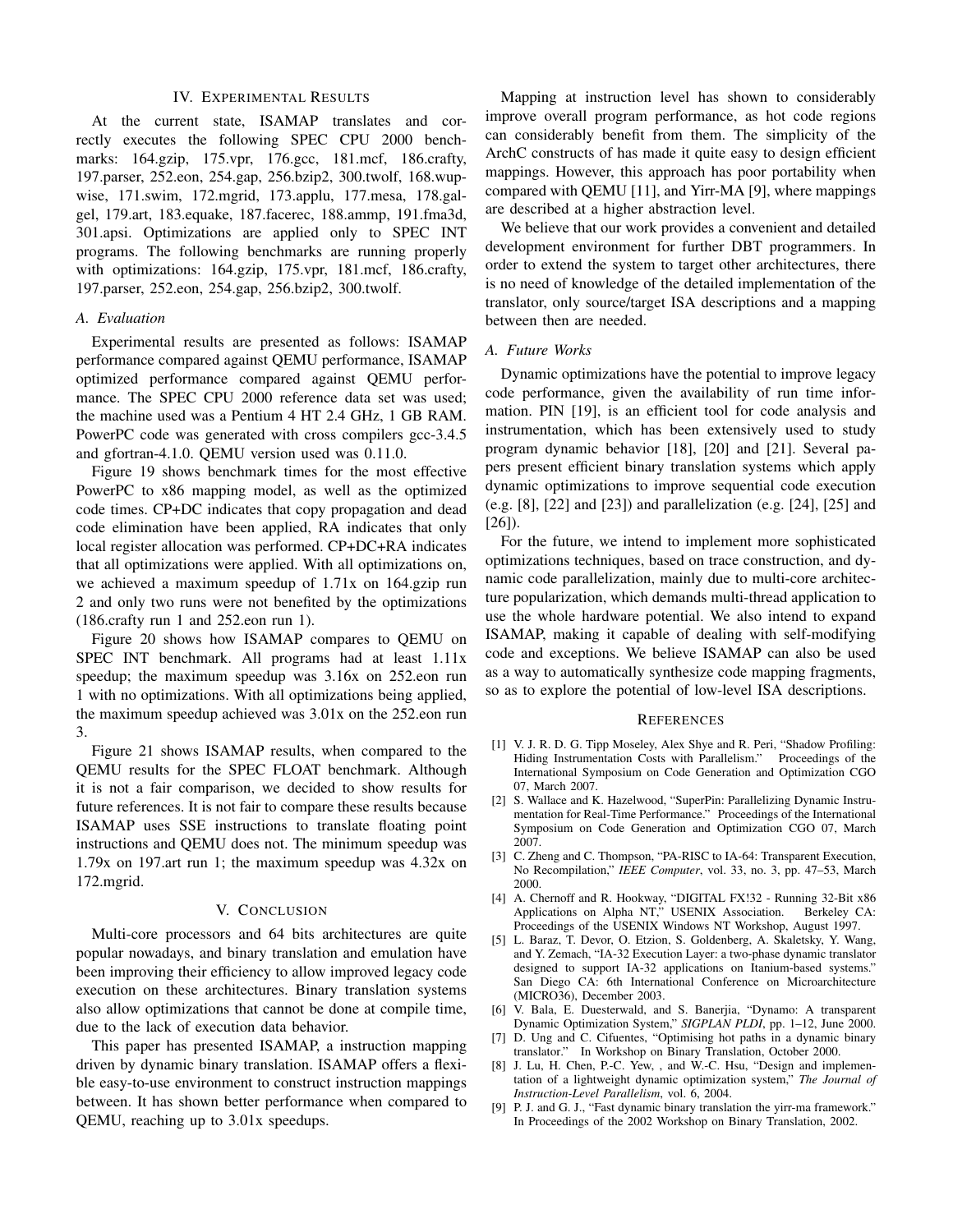| <b>Benchmark</b> |   | <b>Run</b> <i>isamap</i> time (s) | $cp+dc$  |         |          | ra      | $cp+dc+ra$ |         |
|------------------|---|-----------------------------------|----------|---------|----------|---------|------------|---------|
|                  |   |                                   | time (s) | speedup | time (s) | speedup | time (s)   | speedup |
|                  |   | 270.63                            | 174.65   | 1.55    | 166.59   | 1.62    | 162.26     | 1.67    |
|                  | 2 | 119.88                            | 83.47    | 1.44    | 73.32    | 1.64    | 69.84      | 1.72    |
| 164.gzip         | 3 | 255.22                            | 214.27   | 1.19    | 187.44   | 1.36    | 185.27     | 1.38    |
|                  | 4 | 199.80                            | 167.54   | 1.19    | 143.07   | 1.40    | 140.45     | 1.42    |
|                  | 5 | 524.48                            | 337.74   | 1.55    | 331.99   | 1.58    | 320.75     | 1.64    |
| $175$ . vpr      |   | 713.41                            | 680.04   | 1.05    | 664.75   | 1.07    | 631.38     | 1.13    |
|                  | 2 | 473.28                            | 449.59   | 1.05    | 436.25   | 1.08    | 412.88     | 1.15    |
| 181.mcf          |   | 439.89                            | 429.24   | 1.02    | 419.05   | 1.05    | 411.06     | 1.07    |
| 186.crafty       |   | 1144.83                           | 1206.99  | 0.95    | 1255.53  | 0.91    | 1200.25    | 0.95    |
| 197.parser       |   | 1380.80                           | 1245.55  | 1.11    | 1075.89  | 1.28    | 1039.24    | 1.33    |
|                  |   | 567.73                            | 593.48   | 0.96    | 605.24   | 0.94    | 673.01     | 0.84    |
| 252.eon          | 2 | 432.11                            | 451.97   | 0.96    | 397.52   | 1.09    | 416.94     | 1.04    |
|                  | 3 | 789.38                            | 791.23   | 1.00    | 792.04   | 1.00    | 779.71     | 1.01    |
| 254.gap          |   | 1066.51                           | 994.65   | 1.07    | 805.54   | 1.32    | 799.19     | 1.33    |
|                  |   | 351.81                            | 324.16   | 1.09    | 277.55   | 1.27    | 259.19     | 1.36    |
| 256.bzip2        | 2 | 413.28                            | 385.47   | 1.07    | 331.08   | 1.25    | 309.45     | 1.34    |
|                  | 3 | 363.45                            | 337.17   | 1.08    | 289.36   | 1.26    | 273.71     | 1.33    |
| 300.twolf        |   | 1662.39                           | 1634.97  | 1.02    | 1456.39  | 1.14    | 1441.34    | 1.15    |

Figure 19. ISAMAP X ISAMAP OPT SPEC INT

| <b>Benchmark</b> | <b>Run</b> | qemu time (s) | <b>isamap</b> |         | $cp+dc$  |         | ra       |         | $cp+dc+ra$ |         |
|------------------|------------|---------------|---------------|---------|----------|---------|----------|---------|------------|---------|
|                  |            |               | time(s)       | speedup | time (s) | speedup | time (s) | speedup | time (s)   | speedup |
|                  |            | 260.09        | 270.63        | 0.96    | 174.65   | 1.49    | 166.59   | 1.56    | 162.26     | 1.60    |
|                  | 2          | 151.70        | 119.88        | 1.27    | 83.47    | 1.82    | 73.32    | 2.07    | 69.84      | 2.17    |
| 164.gzip         | 3          | 319.75        | 255.22        | 1.25    | 214.27   | 1.49    | 187.44   | 1.71    | 185.27     | 1.73    |
|                  |            | 298.25        | 199.80        | 1.49    | 167.54   | 1.78    | 143.07   | 2.08    | 140.45     | 2.12    |
|                  | 5          | 531.72        | 524.48        | 1.01    | 337.74   | 1.57    | 331.99   | 1.60    | 320.75     | 1.66    |
| 181.mcf          |            | 506.01        | 439.89        | 1.15    | 429.24   | 1.18    | 419.05   | 1.21    | 411.06     | 1.23    |
| 186.crafty       |            | 1338.54       | 1144.83       | 1.17    | 1206.99  | 1.11    | 1255.53  | 1.07    | 1200.25    | 1.12    |
| 197.parser       |            | 1716.82       | 1380.80       | .24     | 1245.55  | 1.38    | 1075.89  | 1.60    | 1039.24    | 1.65    |
|                  |            | 1796.67       | 567.73        | 3.16    | 593.48   | 3.03    | 605.24   | 2.97    | 673.01     | 2.67    |
| 252,eon          | $\sim$     | 1240.23       | 432.11        | 2.87    | 451.97   | 2.74    | 397.52   | 3.12    | 416.94     | 2.97    |
|                  | 3          | 2349.40       | 789.38        | 2.98    | 791.23   | 2.97    | 792.04   | 2.97    | 779.71     | 3.01    |
| 254.gap          |            | 1142.63       | 1066.51       | 1.07    | 994.65   | 1.15    | 805.54   | 1.42    | 799.19     | 1.43    |
|                  |            | 415.36        | 351.81        | 1.18    | 324.16   | 1.28    | 277.55   | 1.50    | 259.19     | 1.60    |
| 256.bzip2        |            | 466.29        | 413.28        | 1.13    | 385.47   | 1.21    | 331.08   | 1.41    | 309.45     | 1.51    |
|                  |            | 416.24        | 363.45        | 1.15    | 337.17   | 1.23    | 289.36   | 1.44    | 273.71     | 1.52    |
| 300.twolf        |            | 2051.37       | 1662.39       | 1.23    | 1634.97  | 1.25    | 1456.39  | 1.41    | 1441.34    | 1.42    |

Figure 20. ISAMAP X QEMU SPEC INT

| <b>Benchmark</b> | <b>Run</b> | gemu time (s) | isamap time(s) | speedup |
|------------------|------------|---------------|----------------|---------|
| 168.wupwise      |            | 1555.180      | 540.740        | 2.88x   |
| 172.mgrid        |            | 3533.060      | 818.010        | 4.32x   |
| 173.applu        |            | 2189.560      | 531.850        | 4.12x   |
| 177.mesa         |            | 1252.550      | 691.570        | 1.81x   |
| 178.galgel       |            | 1678.140      | 671.290        | 2.50x   |
| 197.art          |            | 163.670       | 91.310         | 1.79x   |
|                  | Ω          | 180.010       | 100.140        | 1.80x   |
| 183.equake       |            | 682.760       | 257.470        | 2.65x   |
| 187.facerec      |            | 1562.720      | 427.160        | 3.66x   |
| 188.ammp         |            | 2708.610      | 768.380        | 3.53x   |
| 191.fma3d        |            | 2241.020      | 949.710        | 2.36x   |
| 301.apsi         |            | 2004.340      | 707.170        | 2.83x   |

Figure 21. ISAMAP X QEMU SPEC FLOAT